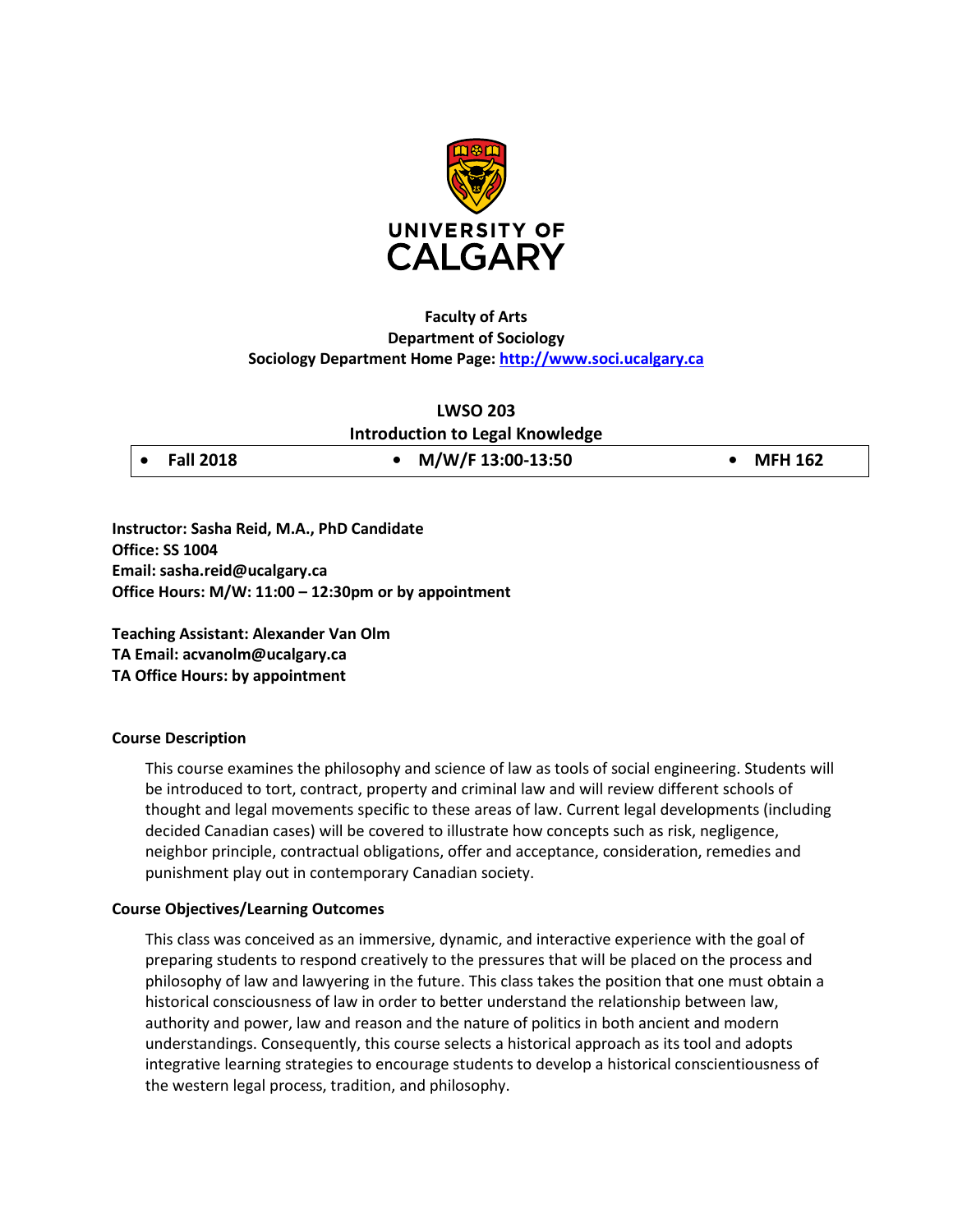### **Required Textbooks, Readings, Materials**

- Tebbit, M. (2017). Philosophy of Law: An Introduction. Taylor & Francis. 3rd ed. Abingdon: Routledge.
- All other readings for this course will be provided in PDF format (to be read online or printed).

## **Course Schedule**

| Week 1. Welcome                                                           | September 3 - 7   |
|---------------------------------------------------------------------------|-------------------|
| <b>Monday: No Class</b>                                                   |                   |
| <b>Wednesday: No Class</b>                                                |                   |
| <b>Friday: Introductions and Syllabus Overview</b>                        |                   |
|                                                                           |                   |
| Week 2. The Evolution of Legal Doctrine and Practice in the Ancient World | September 10 - 14 |

**Monday:** Ancient Legal Systems and the Foundation of Western Law (Greece)

• Read: Lanni, A. (2012). Publicity and the Courts of Classical Athens*. Yale Journal of Law & the Humanities*. 24(1), 5. Retrieved from: [http://digitalcommons.law.yale.edu/cgi/viewcontent.cgi?article=1379&context=yjl](http://digitalcommons.law.yale.edu/cgi/viewcontent.cgi?article=1379&context=yjlh;Publicity) [h;Publicity](http://digitalcommons.law.yale.edu/cgi/viewcontent.cgi?article=1379&context=yjlh;Publicity)

**Wednesday:** Ancient Legal Systems and the Foundation of Western Law (Roman)

• Read: Williamson, C. (2014). The Evolution of Law and Legal Procedures in the Roman Participatory Context. In D. Hammer (Ed.), A Companion to Greek Democracy and the Roman Republic (Vol. 13, pg. 179–192). Chichester, UK: John Wiley & Sons, Ltd. Retrieved from:

[https://onlinelibrary.wiley.com/doi/abs/10.1002/9781118878347.ch11#](https://onlinelibrary.wiley.com/doi/abs/10.1002/9781118878347.ch11)

**Friday:** Ancient Legal Systems and the Foundation of Western Law (Germanic)

| <b>Week 3 &amp; 4.</b> Legal Practice and Process in Medieval Europe | September 17 - 28 |
|----------------------------------------------------------------------|-------------------|
|                                                                      |                   |

**Week 3: Of Gods and Kings [part 1] (Anglo-Saxon Legal Procedure) Monday:** What is Feudalism and the Feudal System?

> • Read: Jeffery, C.R. (1957). Development of Crime in Early English Society, The Journal of Criminal Law and Criminology. 4(6), 2, 648-659**.** Retrieved from: [https://scholarlycommons.law.northwestern.edu/cgi/viewcontent.cgi?article=4549](https://scholarlycommons.law.northwestern.edu/cgi/viewcontent.cgi?article=4549&context=jclc) [&context=jclc](https://scholarlycommons.law.northwestern.edu/cgi/viewcontent.cgi?article=4549&context=jclc)

**Wednesday**: Medieval Punishment and Modes of Trial

• Read**:** Dean, T. (2002). Crime in Medieval Europe. London: Routledge. Chapter 6, p. 118 - 139

**Friday:** The Purpose of Punishment

• Read: Tebbit. M. (2017). Philosophy of Law: An Introduction. Taylor & Francis. 3rd ed. Abingdon: Routledge. [Theories of punishment, pg. 192 – 212].

# **Week 4: Of Gods and Kings [part 2] (Christianity, Church, and Canon Law)**

**Monday:** The Medieval Church and Canon Law

• Read: Brundage, J. (1995). Medieval Canon Law. London: Routledge. Chapter 2. Canon Law in the Early Middle Ages. p. 18 - 43. Retrieved from: <https://www.taylorfrancis.com/books/9781317895343>

**Wednesday:** Church Courts, Trials, and Sanctuary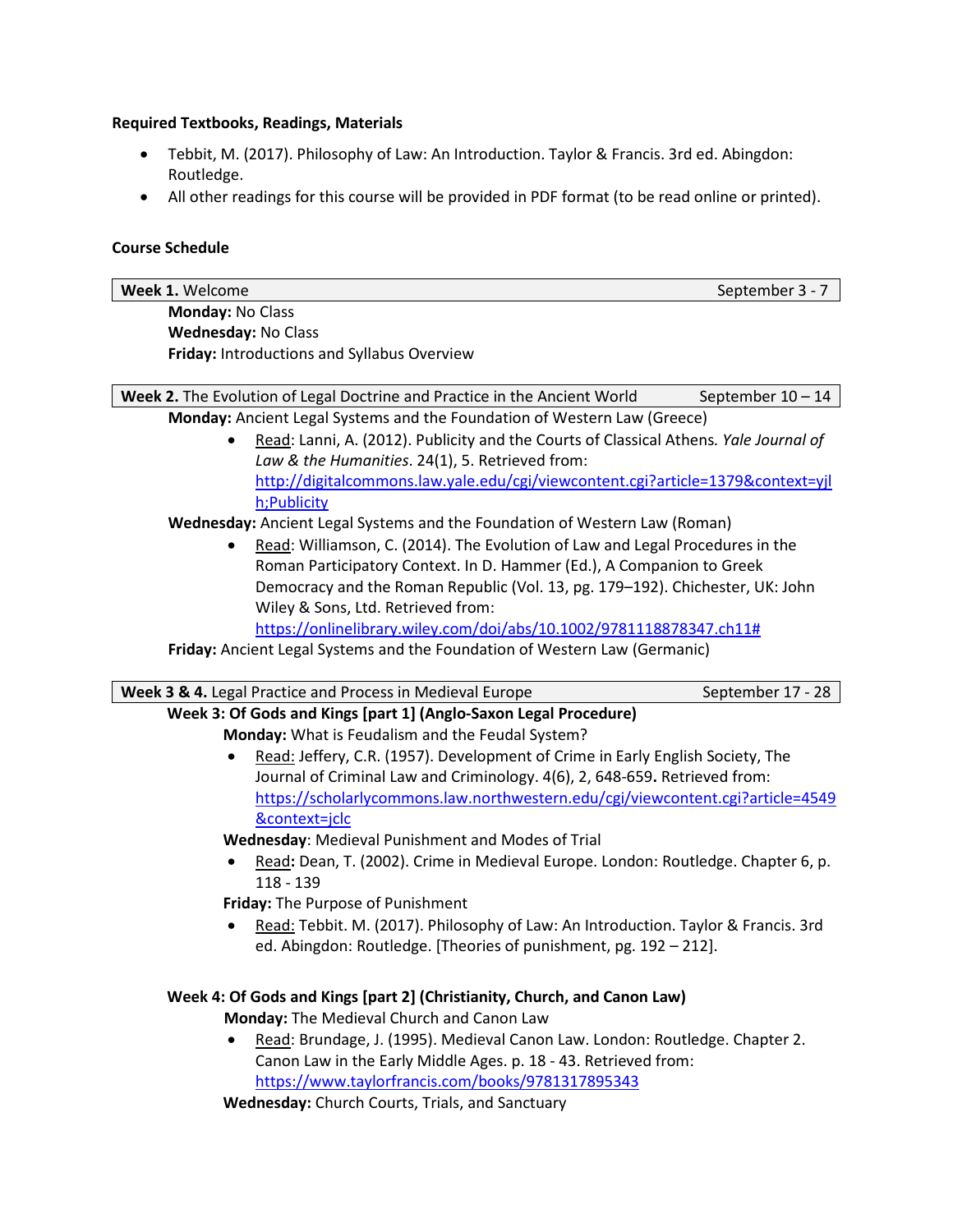**Friday:** Inquisitorial Trials

| Week 5 & 6. The Common Law: History, Practice, and Process<br>October 1 - 12                                                                                                                                                                                                                                                                                                                                                                                                                                                                                  |
|---------------------------------------------------------------------------------------------------------------------------------------------------------------------------------------------------------------------------------------------------------------------------------------------------------------------------------------------------------------------------------------------------------------------------------------------------------------------------------------------------------------------------------------------------------------|
| Week 5: The Common Law: History, Practice, and Process [part 1]                                                                                                                                                                                                                                                                                                                                                                                                                                                                                               |
| Monday: What is Common Law? Origin and History<br>Read: Tebbit. M. (2017). Philosophy of Law: An Introduction. Taylor & Francis. 3rd<br>ed. Abingdon: Routledge. [Common Law Today, in Ch. 2].                                                                                                                                                                                                                                                                                                                                                                |
| Wednesday: Major Precedents in Common Law<br>Read: Kotecha, B. (December 2, 2013). The Guardian. Retrieved from: The essential<br>cases every law student should know.<br>https://www.theguardian.com/law/2013/dec/04/law-cases-essential-student                                                                                                                                                                                                                                                                                                             |
| Friday: Test 1 Review                                                                                                                                                                                                                                                                                                                                                                                                                                                                                                                                         |
| Week 6: The Common Law: History, Practice, and Process [part 2]<br>Monday: Thanksgiving Day, no classes<br>Wednesday: Challenges to Modern Day Common Law<br>Friday: Test 1                                                                                                                                                                                                                                                                                                                                                                                   |
| Week 7 & 8. Criminal Law: History, Practice, and Process<br>October 15 - October 26                                                                                                                                                                                                                                                                                                                                                                                                                                                                           |
| Week 7: Criminal Law: History, Practice, and Process [part 1]<br>Monday: Crime and the Common Law (Case Study: Confessions)<br>Read: Tebbit. M. (2017). Philosophy of Law: An Introduction. Taylor &<br>Francis. 3rd ed. Abingdon: Routledge. [Criminal Responsibility and the mens                                                                                                                                                                                                                                                                           |
| rea doctrine in English Common Law, in Ch 12].<br>Read: Kozinski, W. (September 7th, 2017). Third Degree Lite: The Abuse of<br>٠<br>Confessions. Retrieved from: https://thecrimereport.org/2017/09/07/the-<br>third-degree-lite-the-abuse-of-confessions/                                                                                                                                                                                                                                                                                                    |
| Wednesday: The Evolution of Criminal Law During the Industrial Revolution                                                                                                                                                                                                                                                                                                                                                                                                                                                                                     |
| Read: Douglas W. Allen, Yoram Barzel; The Evolution of Criminal Law and<br>Police during the Pre-modern Era, The Journal of Law, Economics, and<br>Organization, Volume 27, Issue 3, 1 October 2011, Pages 540-567.<br>Retrieved from: https://academic.oup.com/jleo/article/27/3/540/838632<br>Friday: The Rise of Scientism and the Origin of Mens Rea, the Guilty Mind<br>Read: Sayre, F. B. (1932). Mens Rea. Harvard Law Review. 45(6), 974-1026.<br>Retrieved from: https://www.jstor.org/stable/pdf/1332142.pdf                                        |
| Week 8: Criminal Law: History, Practice, and Process [part 2]<br>Monday: Criminal Law in the post-Freudian Era: A Focus on Mental Illness<br>Read: Denno, D.W. (2005). Criminal Law in a Post-Freudian World.<br>University of Illinois Law Review, 1(3), 620-638 Retrieved from:<br>https://ir.lawnet.fordham.edu/cgi/viewcontent.cgi?article=1119&context=f<br>aculty scholarship<br>Read: Tebbit. M. (2017). Philosophy of Law: An Introduction. Taylor &<br>$\bullet$<br>Francis. 3rd ed. Abingdon: Routledge. [The Case of Daniel M'Naghten (Ch.<br>14]. |

**Wednesday:** Criminal Law in the Age of Neuroscience: A Focus on Addictions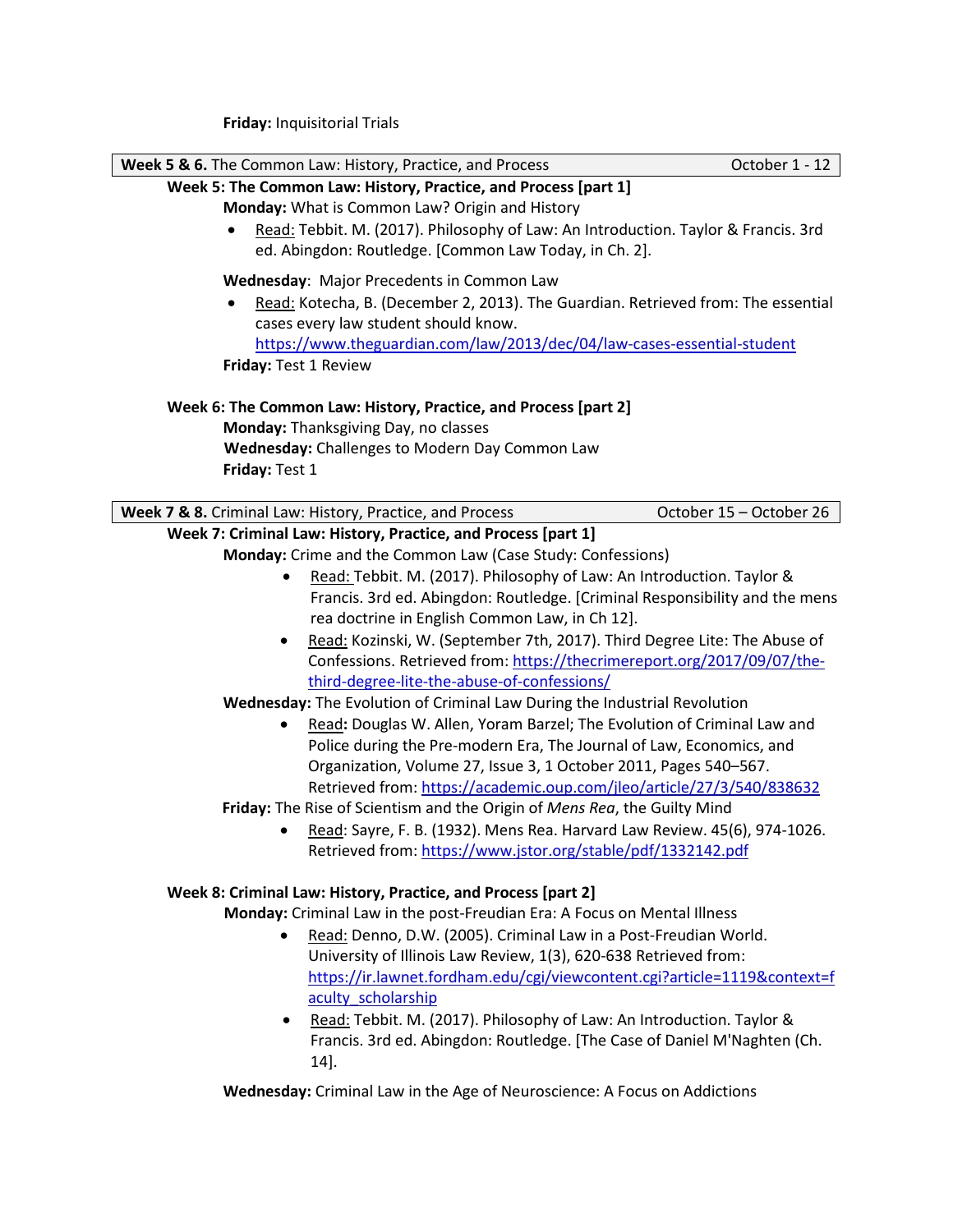• Read: Bonnie, R. J. (2002). Responsibility for Addiction. *Journal of the American Academy of Psychiatry and Law*, 30, 405–13. Retrieved from: [https://pdfs.semanticscholar.org/9e8f/424feb9d6097c7c4515e07f1f869a3e](https://pdfs.semanticscholar.org/9e8f/424feb9d6097c7c4515e07f1f869a3e28c3e.pdf) [28c3e.pdf](https://pdfs.semanticscholar.org/9e8f/424feb9d6097c7c4515e07f1f869a3e28c3e.pdf)

## **Friday:** Criminal Law in the Age of Consent: A Focus on Sex and Medical Care

Read: Pearce, T. (May  $1<sup>st</sup>$  2018). New sexual consent law may confuse teens. The Globe and Mail. Retrieved from: [https://www.theglobeandmail.com/life/new-sexual-consent-law-may](https://www.theglobeandmail.com/life/new-sexual-consent-law-may-confuse-teens/article581151/)[confuse-teens/article581151/](https://www.theglobeandmail.com/life/new-sexual-consent-law-may-confuse-teens/article581151/)

| <b>Week 9, 10, &amp; 11.</b> Constitutional Law: Practice and Process | October 29 – November 16 |
|-----------------------------------------------------------------------|--------------------------|
|-----------------------------------------------------------------------|--------------------------|

## **Week 9: Constitutional Law: Practice and Process [part 1]**

**Monday:** Thought Paper Hand Out and Discuss **Wednesday:** Constitutional Law: An Introduction and the Role of History **Friday:** Case Studies in Constitutional Law

## **Week 10: Constitutional Law: Practice and Process [part 2]**

**Monday:** Constitutional Law and Social Justice

• Read**:** Wiseman, David. "The Past and Future of Constitutional Law and Social Justice: Majestic or Substantive Equality?" The Supreme Court Law Review: Osgoode's Annual Constitutional Cases Conference 71. (2015). Retrieved from:<http://digitalcommons.osgoode.yorku.ca/sclr/vol71/iss1/22>

**Wednesday:** New and Historical Challenges Facing the Constitution

• Read: Tebbit. M. (2017). Philosophy of Law: An Introduction. Taylor & Francis. 3rd ed. Abingdon: Routledge. [Critical Legal Studies, pg. 78-83].

**Friday:** Test 2 Review

**Week 11: Fall Break, No Classes**

**Monday:** No Class **Wednesday:** No Class **Friday:** No Class

**Week 12, 13, & 14.** Legal Modernization November 19- December 7

## **Week 12: Legal Modernization, Emerging Challenges [part 1]**

**Monday:** Test 2 **Wednesday:** 

> • Read: Tebbit. M. (2017). Philosophy of Law: An Introduction. Taylor & Francis. 3rd ed. Abingdon: Routledge. [Authority and Obligation, Ch 6, pg.  $91 - 108$ ].

**Friday:** Law in the 21st Century: Emerging Challenges and Enduring Traditions

• Read: Shelton, D. (2002). Protecting Human Rights in a Globalized World. Boston College International and Comparative Law Review, 25(2), 273-322. Retrieved from: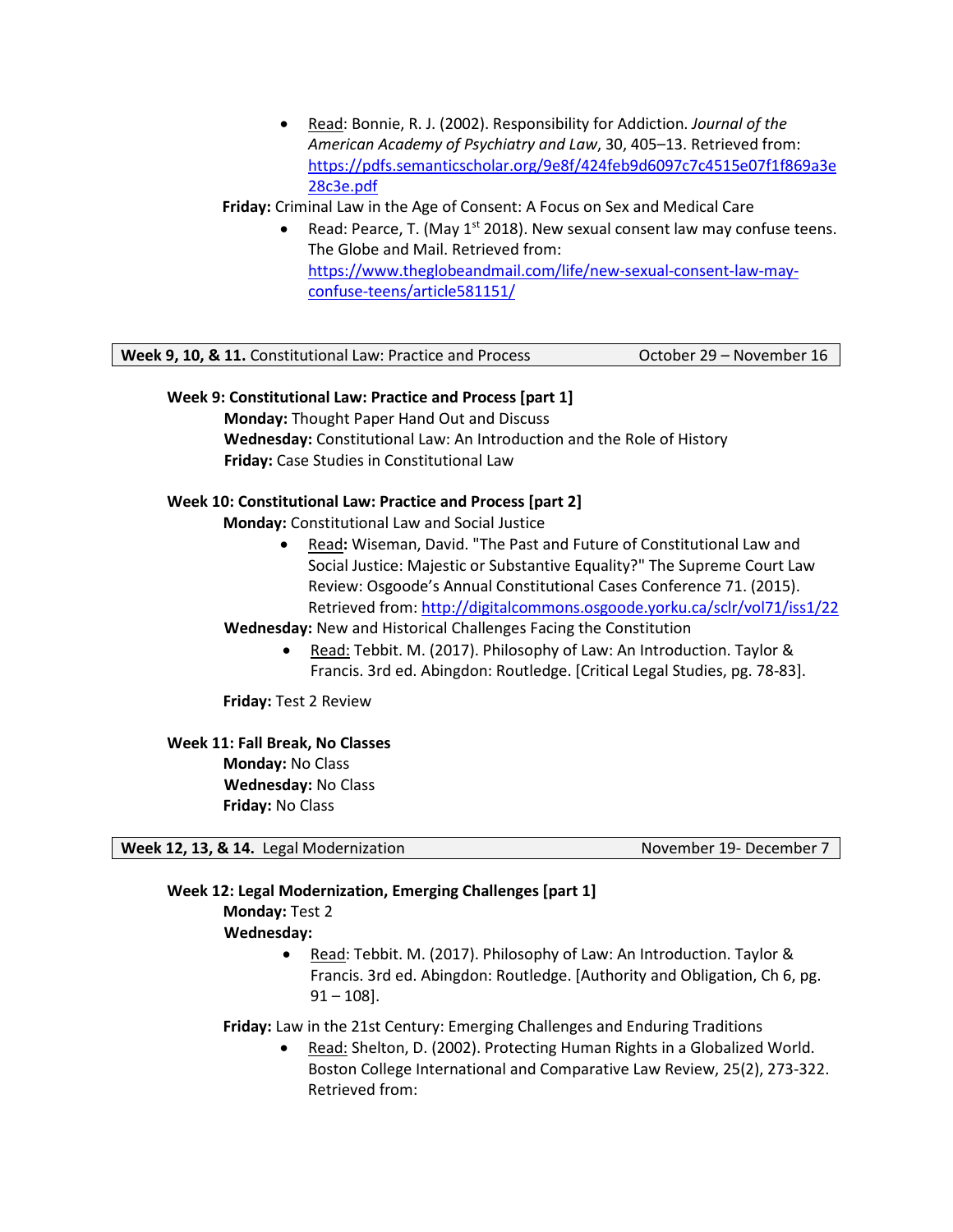# https://lawdigitalcommons.bc.edu/cgi/viewcontent.cgi?article=1172&conte xt=iclr

# **Week 13: Legal Modernization, Emerging Challenges [part 2]**

**Monday:** Modernizing Labor Law to Meet the Challenges of the 21st Century

• Read: Todd, D. (July 29, 2017). The Vancouver Sun. How migration wars impact Metro Vancouver's high-tech sector. Retrieved from: [https://vancouversun.com/news/local-news/how-migration-wars-impact](https://vancouversun.com/news/local-news/how-migration-wars-impact-metro-vancouvers-high-tech-sector)[metro-vancouvers-high-tech-sector](https://vancouversun.com/news/local-news/how-migration-wars-impact-metro-vancouvers-high-tech-sector)

## **Wednesday:** Legal Challenges Facing Law Enforcement in the 21st Century

• Listen to: CBC News. (June 22nd, 2017). Policing: Old cops, new expectations. Retrieved from: [https://www.cbc.ca/radio/ideas/policing-old](https://www.cbc.ca/radio/ideas/policing-old-cops-new-expectations-1.4171516)[cops-new-expectations-1.4171516](https://www.cbc.ca/radio/ideas/policing-old-cops-new-expectations-1.4171516)

## **Friday:** The Cybercrime Challenge: Fighting 21st-Century Problems

• Read: Koops, B.J. (2012). Criminal law and Cyberspace as a Challenge for Legal Research. *Scripted: A Journal of Law, Technology & Society*, 354. Retrieved from: [https://script-ed.org/article/criminal-law-cyberspace](https://script-ed.org/article/criminal-law-cyberspace-challenge-legal-research/)[challenge-legal-research/](https://script-ed.org/article/criminal-law-cyberspace-challenge-legal-research/)

## **Week 14: Legal Modernization and the Benefits of Philosophical and Psychological Thought**

**Monday:** Philosophical Issues in Contemporary Law [case study + Guest Speaker]

- Read: Coggon, J., & Miola, J. (2011). Autonomy, liberty, and medical decision-making. *The Cambridge Law Journal*, 70(3), 523–547. Retrieved from:<https://www.ncbi.nlm.nih.gov/pmc/articles/PMC3535760/>
- Read: Tebbit. M. (2017). Philosophy of Law: An Introduction. Taylor & Francis. 3rd ed. Abingdon: Routledge. [Liberty, privacy and tolerance (Ch 8, pg. 127- 139].

**Wednesday:** Moral Pluralism in Contemporary Law [case study]

- Read: Tebbit. M. (2017). Philosophy of Law: An Introduction. Taylor & Francis. 3rd ed. Abingdon: Routledge. [Legal and Moral Rights (Ch 7, pg. 109- 126].
- Read: CBC news. (April 18, 2018). The facts about Ontario's sex ed curriculum. Retrieved from: [https://www.cbc.ca/news/canada/ottawa/ontario-sexual-education](https://www.cbc.ca/news/canada/ottawa/ontario-sexual-education-curriculum-election-1.4624512)[curriculum-election-1.4624512](https://www.cbc.ca/news/canada/ottawa/ontario-sexual-education-curriculum-election-1.4624512)

**Friday:** Psychology and Contemporary Jurisprudence [case study] **Thought Paper Due**

• Read: *Arkansas Times*. (August 19th, 2011). Who are the West Memphis Three?. Retrieved from: [https://www.arktimes.com/arkansas/who-are-the](https://www.arktimes.com/arkansas/who-are-the-west-memphis-three/Content?oid=1886216)[west-memphis-three/Content?oid=1886216](https://www.arktimes.com/arkansas/who-are-the-west-memphis-three/Content?oid=1886216)

## **Methods of Evaluation**

# *1. Test 1 (20%)- October 12th, 2018*

Test 1 is worth 20 % of your final grade. It will be multiple choice. The test will cover material from the textbook, readings, lectures, online material, tutorials, and class discussion. Test 1 will include material covered from weeks  $1 - 6$ . For this test, you should be able to:

• Recall the features of ancient law that have been adopted into our modern legal system.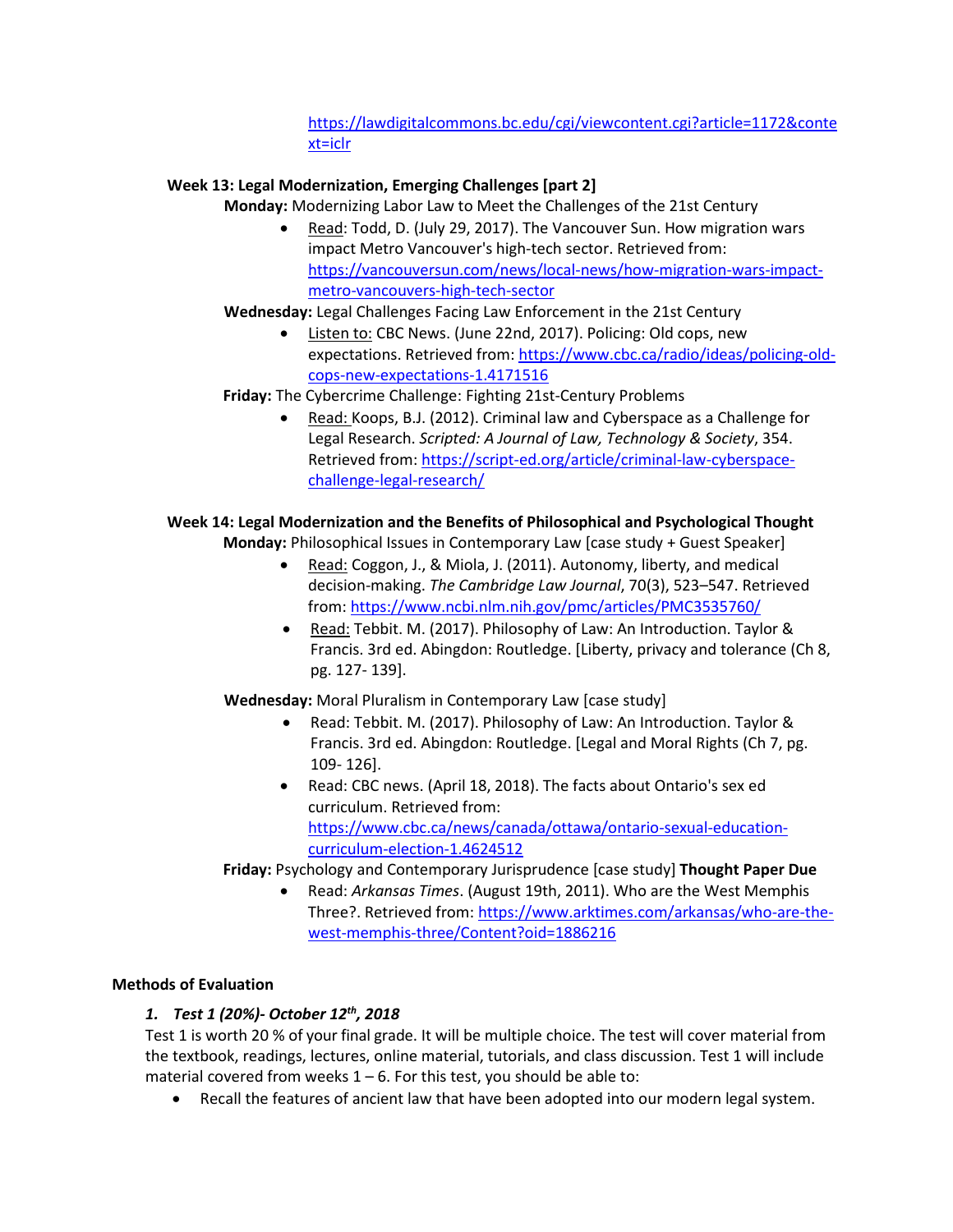- Identify major similarities and differences between the major sources of law discussed up to this point.
- Demonstrate an understanding of the challenges that have been faced by legal schools of thought and how those challenges helped to shape their evolution.

This test will be distributed during regularly scheduled class time. Students who miss the test but provide documentation for their absence may take a makeup test the following Tuesday. Please email the TA or instructor for details.

# *2. Test 2 (20%) – November 19th, 2018*

Test 2 is worth 30 % of your final grade. It is not cumulative. It will be comprised of multiple choice and short answers. The test will cover material from the textbook, readings, lectures, online material, tutorials, and class discussion. Test 2 will include material covered from weeks 7 – 11. For this test, you should be able to:

- Discuss the criminal law and its connection with the common law tradition.
- Identify major intersections and challenges between criminal and constructional law.
- Demonstrate an understanding of the ways in which criminal and constitutional law evolved.

This test will be distributed during regularly scheduled class time. Students who miss the test but provide documentation for their absence may take a makeup test the following Tuesday. Please email the TA or instructor for details.

## *3. Thought Paper (30%) - December 7th, 2018*

The purpose of this paper is to engage critically and philosophically with the topic of your choice. You could offer a question, a criticism or a problem, or offer an alternative interpretation of the topic covered. Additional instructions will be provided in class. Please note: This paper is to be a minimum of four pages (double spaced) but no longer than five pages. The paper must follow conventional essay format and use APA citations. For citation instructions please see: [https://library.ucalgary.ca/c.php?g=664585&p=4671793.](https://library.ucalgary.ca/c.php?g=664585&p=4671793) This paper will be due in class.

## **4.** *Final Exam* **(30%)**

The final exam will be cumulative. The final exam is worth 30% of your final grade. The exam will cover material from the textbook, readings, lectures, online material, tutorials, and class discussion. The format of the test will be multiple choice and short written answers. The final exam will be 2 hours and will have 60 multiple choice questions and 3 short answer questions. Please note: This will be a registrar-scheduled exam during the December exam period. This exam is closed book. Short written answers must be written in paragraph format. Students are expected to bring pens and/or pencils and erasers as these materials will not be provided.

**Note:** While it is not necessary to pass all components, students must complete all assignments to pass the class.

## **Grading Scale**

Letter grades will be assigned and submitted to the registrar based on the following scale:

| Grade | Percent range   Grade Point Value | Description |
|-------|-----------------------------------|-------------|
|       |                                   |             |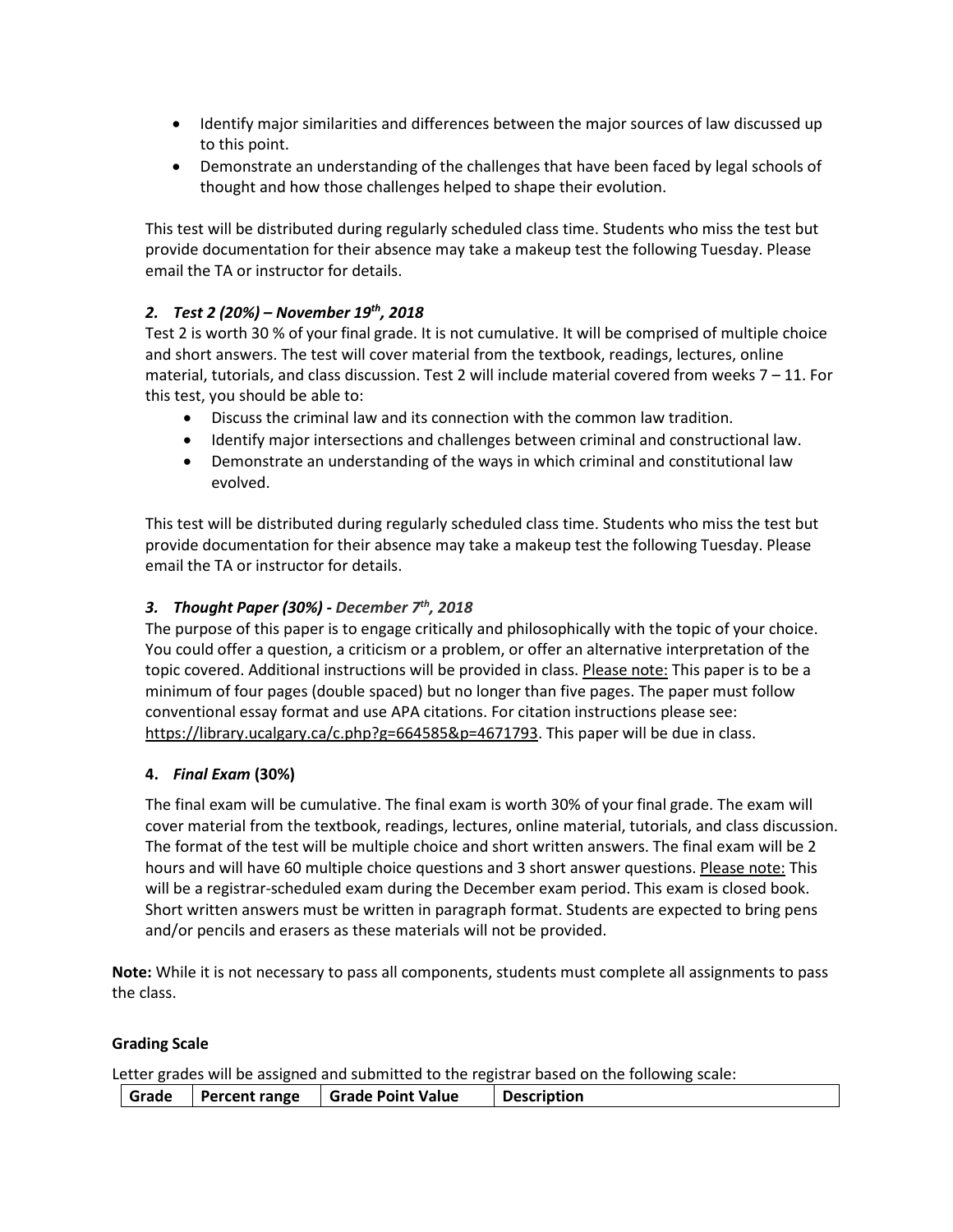| $A+$      | $96 - 100%$    | 4.0 | Outstanding performance                  |
|-----------|----------------|-----|------------------------------------------|
| A         | $90 - 95.99\%$ | 4.0 | Excellent-superior performance           |
| А-        | $85 - 89.99\%$ | 3.7 |                                          |
| $B+$      | $80 - 84.99%$  | 3.3 |                                          |
| B         | $75 - 79.99\%$ | 3.0 | Good - clearly above average performance |
| <b>B-</b> | $70 - 74.99%$  | 2.7 |                                          |
| C+        | $67 - 69.99\%$ | 2.3 |                                          |
| C         | $63 - 66.99%$  | 2.0 | Satisfactory - basic understanding       |
| $C -$     | $59 - 62.99%$  | 1.7 |                                          |
| D+        | $55 - 58.99%$  | 1.3 |                                          |
| D         | $50 - 54.99%$  | 1.0 | Minimal pass - marginal performance      |
|           | <50%           | 0   | unsatisfactory performance               |

The grades for a course component may be scaled to maintain equity among sections and to conform to departmental norms.

### **Grade Reappraisal**

Within two weeks of the date the exam/assignment is returned, students seeking reappraisal of examinations or assignments must submit a written response to the instructor explaining the basis for reconsideration of one's mark. The instructor will reconsider the grade assigned and will then book a time with the student to discuss his or her work and rationale. It should be noted that a reassessed grade may be raised, lowered, or remain the same.

### **Technology Use**

Please be sure to mute your cell phone and refrain from using it during class.

#### **Email**

Feel free to contact me over email at any time. Please put your course number and section in your email's subject line, and include a proper salutation, your full name, student ID, and a proper closing in the body of your email. All emails will be answered within two business days. Emails will not be answered over the weekend. Please take that into account when emailing me questions pertaining assignments or exams. If you have a course-related question, please check the course outline first.

#### **Emergency Evacuations**

In the case of fire or other emergency evacuation of this classroom, please proceed to the assembly point at **Education Block – Food Court.**

#### **Handing in Papers, Assignments**

- 1. The main Sociology Department office does not deal with any course-related matters. Please speak directly to your instructor.
- 2. **Protection of Privacy:** The Freedom of Information and Protection of Privacy (FOIPP) legislation does not allow students to retrieve any course material from public places. Anything that requires handing back will be returned directly during class or office hours. If students are unable to pick up their assignments from the instructor, they provide the instructor with a stamped, self-addressed envelope to be used for the return of the assignment.
- 3. Final grades are not posted by the Sociology Department. They are only available online.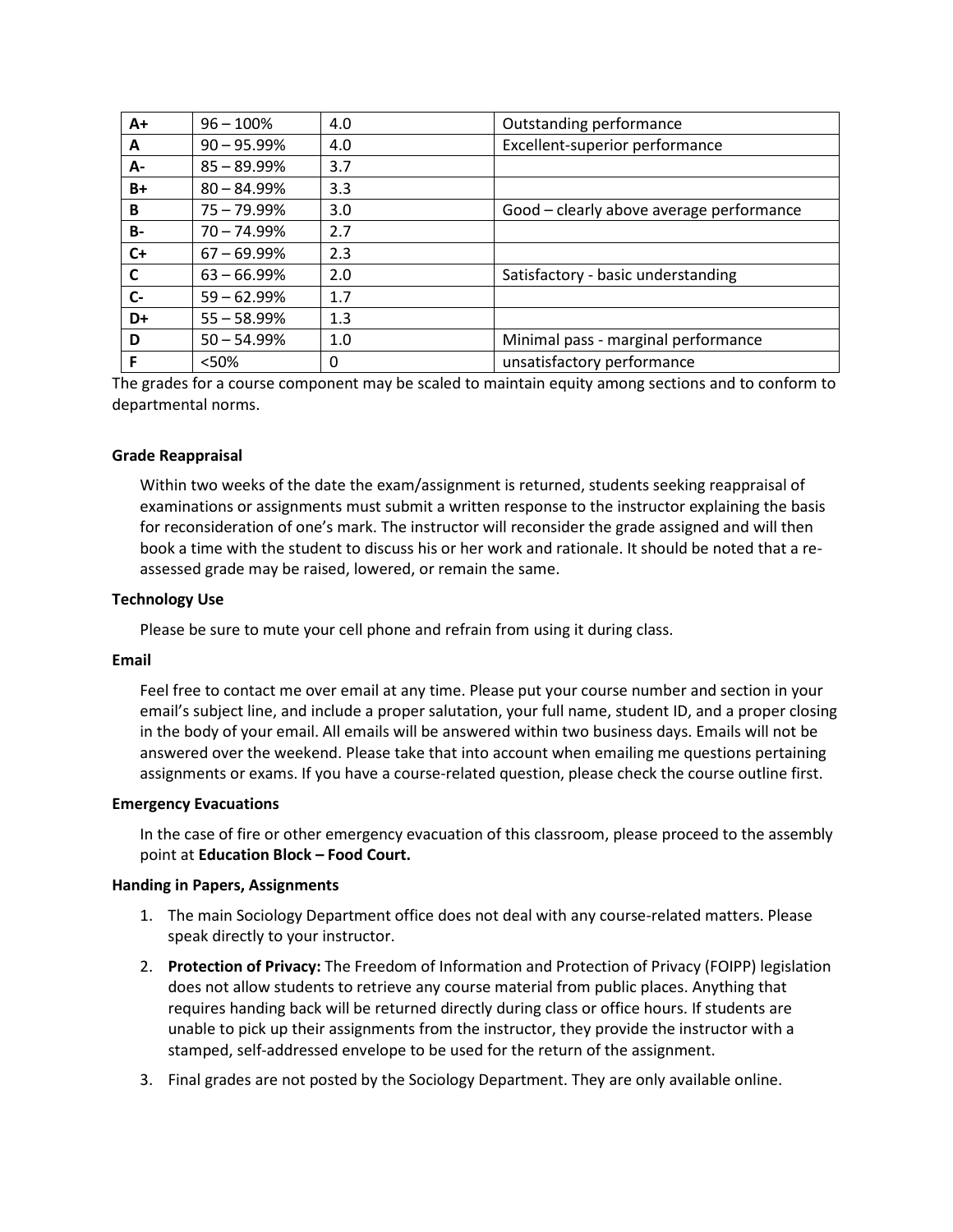### **Ethics Research**

Students are advised that any research with human subjects – including any interviewing (even with friends and family), opinion polling, or unobtrusive observation – must have the approval of the Faculty Ethics Committee. In completing course requirements, students must not undertake any human subjects research without discussing their plans with the instructor, to determine if ethics approval is required.

### **Academic Misconduct**

Please refer to the website listed below for information on University of Calgary policies on Plagiarism/Cheating/Other Academic Misconduct: <http://www.ucalgary.ca/pubs/calendar/current/k-5.html>

#### **Deferrals**

When possible, please provide advance notice if you are unable to write an exam or complete/turnin assignments on time. All requests for deferral of a course component due to health reasons must be accompanied by written documentation as outlined in the University Calendar and should be obtained while the student has the health issue rather than after recovery. Deferrals will be allowed in the following circumstances: illness, domestic affliction or religious conviction. Travel arrangements, misreading the syllabus, and scheduling conflicts with other classes or employment are not valid reasons for requesting a deferral. Deferrals will not be granted if it is determined that just cause is not shown by the student.

If you have missed a test for a legitimate reason, the instructor can require you to write a "make up" test as close in time to the original test as possible or can choose to transfer the percentage weight to another course component. If the instructor schedules a "make up" test for you, its date and location will be at the convenience of the Department of Sociology.

**Deferred Final Exam Form:** Please note that requests to defer a Registrar scheduled final exam are dealt with through the Registrar's Office. Further information about deadlines, and where paperwork should be taken, is available on the form, which can be found at: <https://www.ucalgary.ca/registrar/student-forms>

**Deferred Term Work Form:** Deferral of term work past the end of a term also requires a form to be filled out. It's available at

https://www.ucalgary.ca/registrar/files/registrar/deferred\_termwork15\_0.pdf

Once an extension date has been agreed between instructor and student, the form should be taken to the Faculty of Arts Program Information Centre (SS 110) for approval by an Associate Dean (Students).

### **Student Representation**

The 2018-19 Students' Union VP Academic is Jessica Revington [\(suvpaca@ucalgary.ca\)](mailto:suvpaca@ucalgary.ca).

For more information, and to contact other elected officials with the Student's Union, please visit this link:<https://www.su.ucalgary.ca/about/who-we-are/elected-officials/>

You may also wish to contact the Student Ombudsperson for help with a variety of Universityrelated matters:<http://www.ucalgary.ca/ombuds/contact>

**Safewalk**